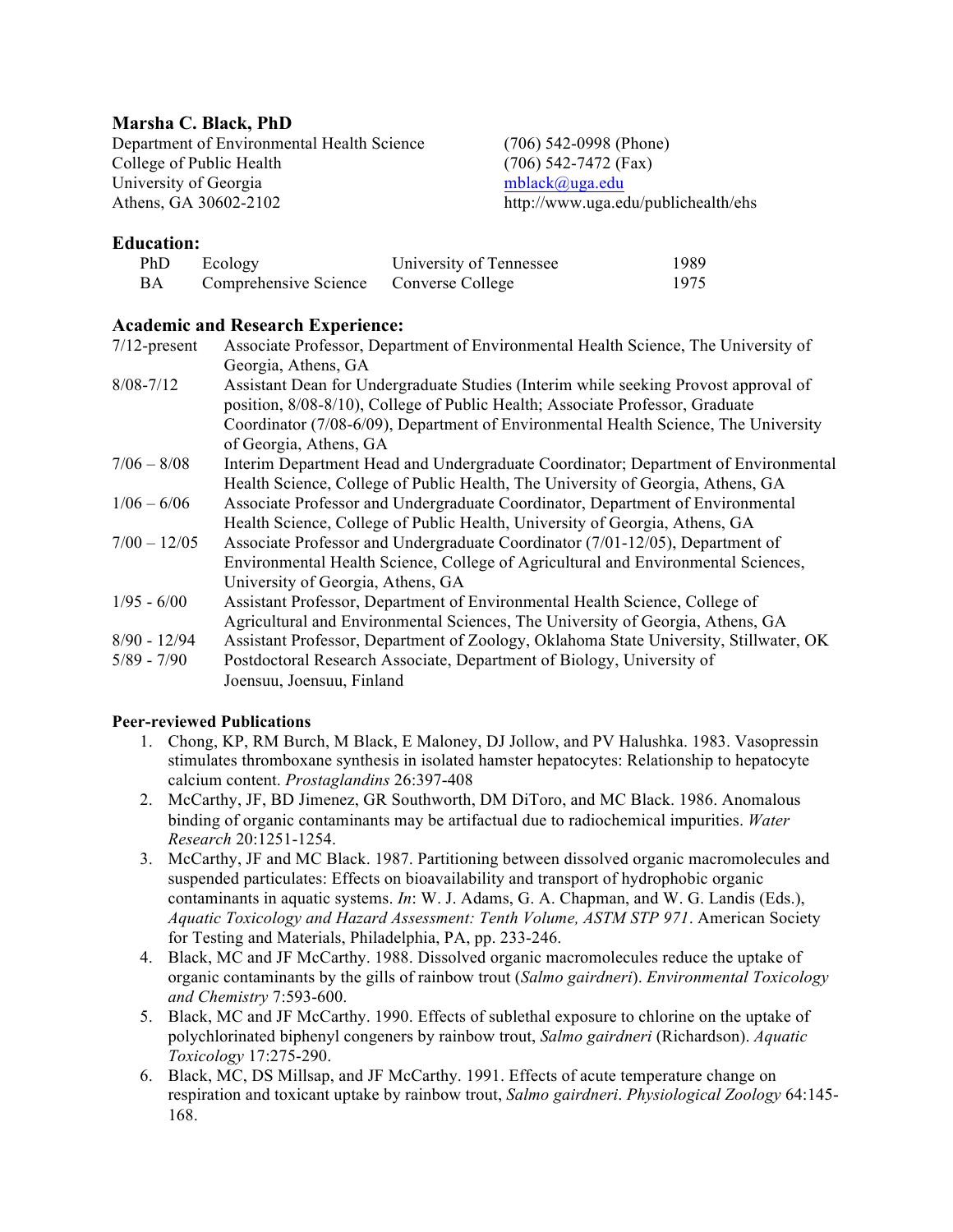- 7. Halbrook, RS, JM Loar, SM Adams, MC Black, et al., 1992. Tennessee's East Fork Poplar Creek: A biological monitoring and abatement program. *Canadian Technical Report of Fisheries and Aquatic Sciences*: 187-189.
- 8. Ewing, MS, MC Black, VS Blazer, and KM Kocan. 1994. Plasma chloride and gill epithelial response of channel catfish to infection with *Ichthyophthirius multifilis*. *Journal of Aquatic Animal Health* 6:187-196.
- 9. Black, MC, K Björkroth, and A Oikari. 1995. Probing the routes, rates, and mechanisms of xenobiotic elimination by rainbow trout (*Oncorhynchus mykiss*) with a physiological chamber. *Environmental Toxicology and Risk Assessment - Third Volume, ASTM STP 1218*, pp. 351-364. Jane S. Hughes, Gregory R. Biddinger, and Eugene Mones, (Eds.), American Society for Testing and Materials, Philadelphia.
- 10. Martin, LK, Jr. and MC Black. 1995. An aquatic cage design for evaluating exposure routes in *insitu* xenobiotic studies. *Progressive Fish-Culturist* 57:323-325.
- 11. Martin, L.K., Jr. and M.C. Black. 1996. Biomarker assessment of the effects of petroleum contamination on channel catfish. *Ecotoxicology and Environmental Safety* 33:80-86.
- 12. Black, MC, JR Ferrell, RC Horning, and LK Martin, Jr. 1996. DNA strand breakage in freshwater mussels (*Anodonta grandis*) exposed to lead in the laboratory and field. *Environmental Toxicology and Chemistry* 15:802-808.
- 13. Black, MC, SM Westerfield, JI Belin, and KB Van Vreede. 1997. Biomarker assessment of environmental contamination: *In-situ* studies with freshwater mussels, pp. 193-196, K. J. Hatcher (ed.), *Proceedings of the Georgia Water Resources Conference*, Univ. of Georgia, Athens, GA
- 14. Westerfield, S.M. and M.C. Black. 1997. Comparison of constant voltage and field inversion gel electrophoresis methods for measuring DNA strand breakage in freshwater bivalves. *Toxicology Methods* 7:111-122.
- 15. Hitchcock, DR, MC Black and PL Williams. 1997. Assessing toxicity trends in municipal and industrial wastewaters using the nematode *Caenorhabditis elegans*. *Archives of Environmental Contamination and Toxicology* 33:252-260.
- 16. Black, MC and JI Belin. 1998. Evaluating sublethal indicators of stress in Asiatic clams (*Corbicula fluminea*) caged in an urban stream, pp. 76-91 in: E.E. Little, A. J. Delonay, and B.M. Greenberg (eds.), *Environmental Toxicology and Risk Assessment: Seventh Volume, ASTM STP 1333*, American Society for Testing and Materials, West Conshohocken, PA
- 17. Martin, LK, Jr. and MC Black. 1998. Biomarker assessment of the effects of strip-mine contamination on channel catfish. *Ecotoxicology and Environmental Safety* 41:307-320.
- 18. Conners, DE, SM Westerfield, A Feyko, MC Black, 1999. Lead accumulation in soft tissues and shells of Asiatic clams (*Corbicula fluminea*), pp.597-600, In: K. J. Hatcher (ed.), *Proceedings of the Georgia Water Resources Conference*, University of Georgia, Athens, GA.
- 19. Van Vreede, KB, DL MacIntosh, MC Black. 1999. Estimation of time-to-gravid for freshwater mussels (*Utterbackia imbecilis*) in the laboratory: Effect of temperature conditioning. *Environmental Toxicology and Chemistry* 18:1469-1473.
- 20. Belin, JI, TA McCaskey, and MC Black. 2000. Evaluating the efficiency of toxicity abatement in a constructed wetland with *Ceriodaphnia dubia*. *Journal of Toxicology and Environmental Health* Part A, 60:101-115.
- 21. Barfield, ML, JL Farris, and MC Black. 2001. Biomarker and bioaccumulation responses of Asian clams exposed to aqueous cadmium. *Journal of Toxicology and Environmental Health* Part A 63:495-510.
- 22. Black, MC and PL Williams. 2001. Preliminary assessment of metal toxicity in the Middle Tisza River (Hungary) Flood Plain. *Journal of Soils and Sediments* 1: 203-206.
- 23. Fischer, JG, HP Glauert, T Yin, ML Sweeney-Reeves, N Larmonier and MC Black. 2002. Moderate iron overload enhances lipid peroxidation in livers of rats, but does not affect NF-kappa N activation induced by the peroxisome proliferator, Wy-14,643. *Journal of Nutrition* 132: 2525- 2531.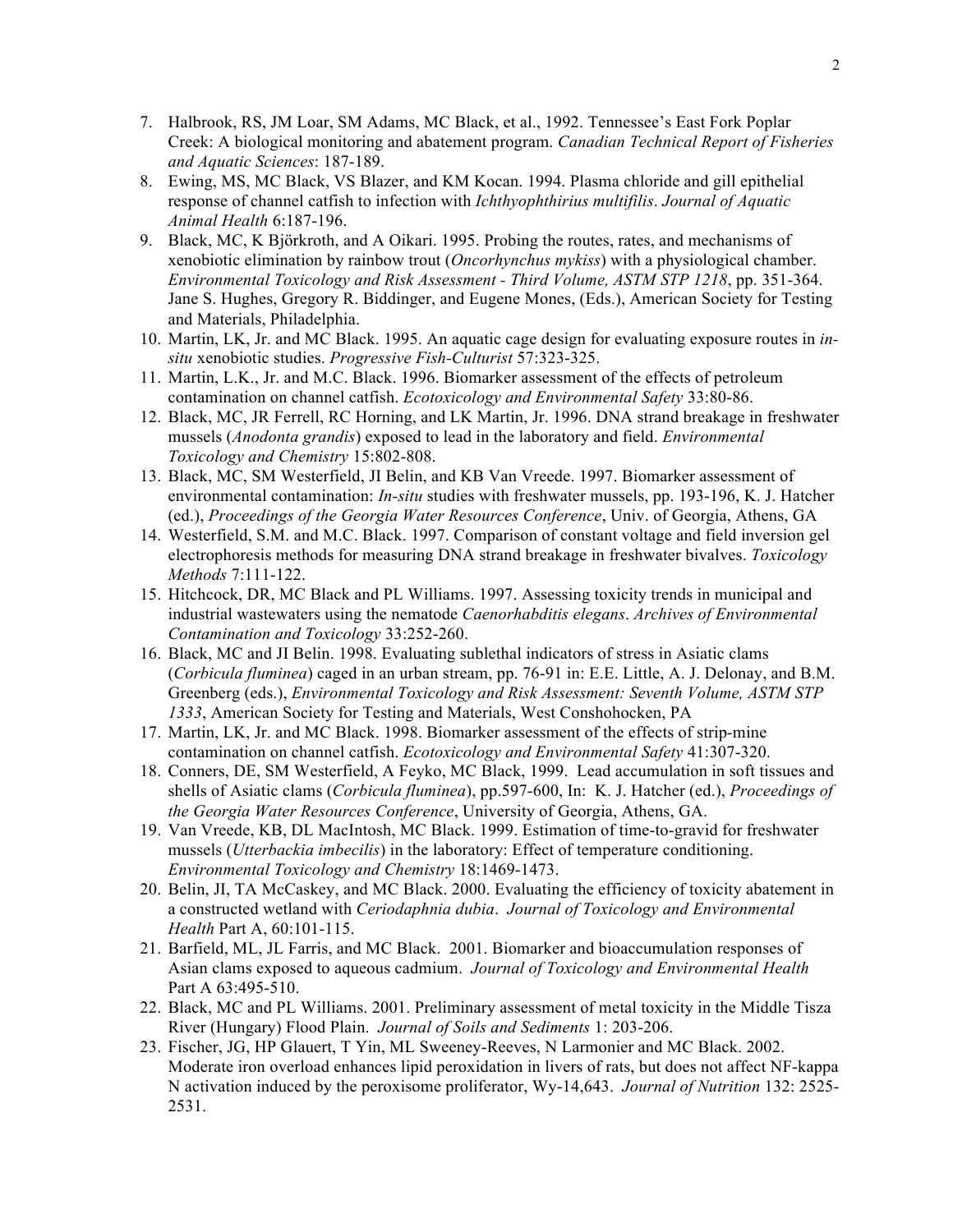- 24. Konwick, B, K Xia, and M Black. 2003. Toxicity of biosolid elutriates from different wastewater treatment processes to *Ceriodaphnia dubia*, pp. 814-817. In K.J. Hatcher (ed), *Proceedings of the 2003 Georgia Water Resources Conference*, Univ. of Georgia, Athens, GA.
- 25. Augspurger, T, AE Keller, MC Black, WG Cope, and FJ Dwyer. 2003. Water quality guidance for protection of freshwater mussels (Unionidae) from ammonia exposure. *Environmental Toxicology and Chemistry* 22:2569-2575.
- 26. Conners, DE and MC Black. 2004. Evaluation of lethality and genotoxicity in the freshwater mussel *Utterbackia imbecillis* (Bivalvia: Uniondae) exposed singly and in combination to chemicals used in lawn care. *Archives of Environmental Contamination and Toxicology* 46:362- 371.
- 27. Henry, TB, J-W Kwon, KL Armbrust, and MC Black. 2004. Acute and chronic toxicity of five selective serotonin reuptake inhibitors in *Ceriodaphnia dubia*. *Environmental Toxicology and Chemistry* 23:2229-2233.
- 28. Konwick, BJ, AT Fisk, AW Garrison, JK Avants and MC Black. 2005. Acute enantioselective toxicity of fipronil and its desulfinyl photoproduct to *Ceriodaphnia dubia. Environmental Toxicology and Chemistry* 24:2350-2355.
- 29. Konwick, BJ, AW Garrison, MC Black, JK Avants, and AT Fisk. 2006. Bioaccumulation, biotransformation, and metabolite formation of fipronil and chiral legacy pesticides in rainbow trout. *Environmental Science and Technology* 40:2930-2936.
- 30. Overmyer JP, DR Rouse, AW Garrison, JK Avants, ME DeLorenzo, KW Chung, PB Key, WA Wilson, MC Black. 2007. Toxicity of fipronil and its enantiomers to marine and freshwater nontargets. *Journal of Environmental Science and Health Part B* 42:471-480.
- 31. Henry, TB and MC Black. 2007. Mixture and single-substance acute toxicity of selective serotonin reuptake inhibitors in *Ceriodaphnia dubia*. *Environmental Toxicology and Chemistry* 26:1751-1755.
- 32. Wilson, WA, BJ Konwick, AW Garrison, JK Avants, MC Black. 2008. Enantioselective chronic toxicity of fipronil to *Ceriodaphnia dubia. Archives of Environmental Contamination and Toxicology* 54:36-43.
- 33. Henry, TB and MC Black. 2008. Acute and chronic toxicity of fluoxetine (SSRI) in western mosquitofish. *Archives of Environmental Contamination and Toxicology* 54:325-330.
- 34. Ziegeweid, JR, CA Jennings, DL Peterson, MC Black. 2008. Effects of salinity, temperature, and weight on the survival of juvenile shortnose sturgeon. *Transactions of the American Fisheries Society* 137:1490-1499.
- 35. Shoults-Wilson, WA, JT Peterson, JM Unrine, J Rickard, MC Black. 2009. The Asian clam *Corbicula fluminea* as a biomonitor of trace element contamination: Accounting for natural sources of variation using a hierarchical model. *Environmental Toxicology and Chemistry* 28:2224-2232.
- 36. Conners, DE, ER Rogers, KA Armbrust, J-W Kwon and MC Black. 2009. Growth and development of tadpoles (*Xenopus laevis*) exposed to selective serotonin reuptake inhibitors, fluoxetine and sertraline, throughout metamorphosis. *Environmental Toxicology and Chemistry* 28:2671-2676.
- 37. Ziegeweid, JR and MC Black. 2010. Hematocrit and plasma osmolality values of young-of-year shortnose sturgeon following acute exposures to combinations of salinity and temperature. *Fish Physiology and Biochemistry* 36:963-968 DOI 10.1007/s10695-009-9374-y
- 38. Shoults-Wilson, WA, JM Unrine, J Rickard, MC Black. 2010. Comparison of metal concentrations in *Corbicula fluminea* and *Elliptio hopetonensis* in the Altamaha River System *Environmental Toxicology and Chemistry* 29:2026-2033.
- 39. Black, MC, ER Roberts, SL Fuller, K Kaur, AR Martin, MY Chan, MK Crews, SA Doydora, CR Hill, VE Leviton, RM Lisk, WF Mason-Deese, MS Natrajan, H Plumber and CE Zipperer. 2011. Acute toxicity in an urban creek receiving runoff from an industrial fire. *Proceedings of the 2011 Georgia Water Resources Conference.*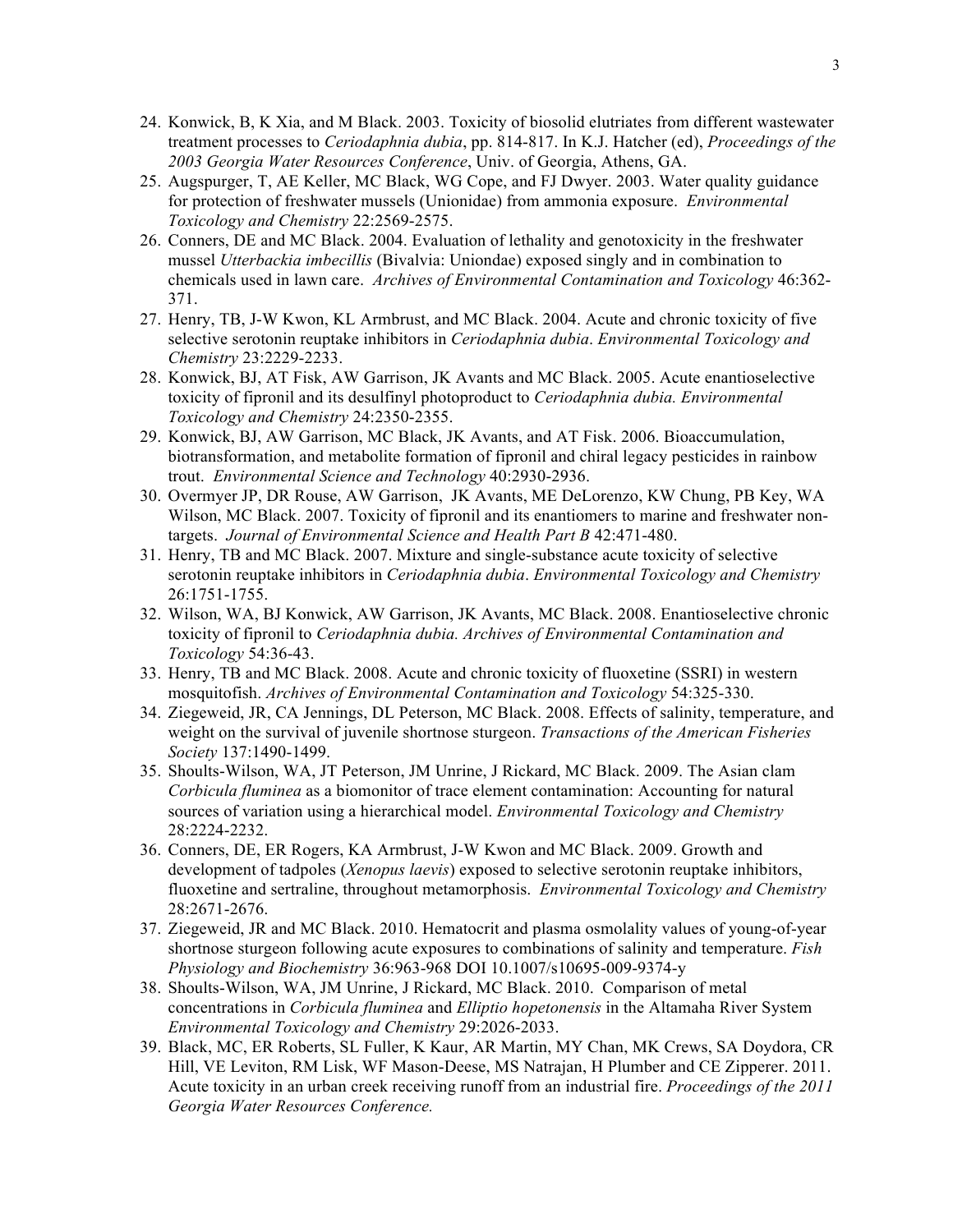- 40. Baird, S, A Garrison, J Jones, J Avants, R Bringolf, M Black. 2013. Enantioselective toxicity and bioaccumulation of fipronil in fathead minnows (*Pimephales promelas*) following water and sediment exposures. *Environmental Toxicology and Chemistry* 32:222-227.
- 41. Goolsby, E, C Mason, J Wojcik, A Jordan, MC Black. 2013. Acute and chronic effects of diphenhydramine and sertraline mixtures in *Ceriodaphnia dubia*. *Environmental Toxicology and Chemistry* 32:2866-2869
- 42. Shoults-Wilson, WA, L Seymour, JM Unrine, JN Wisniewski, MC Black. 2014. Investigating the archives: Improving data resolution and statistical rigor in the analysis of bivalve shells. *Environmental Science: Processes and Impacts* 16:247-255.
- 43. Iwanowicz, DD, MC Black, VS Blazer, H Zappia, W Bryant. 2016. Effects of urban land-use on largescale stonerollers in the Mobile River Basin, Birmingham, AL *Ecotoxicology* 25:608-621*.*
- 44. Myer, M.H., W.M. Henderson, M.C. Black. 2016. Effects of multi-walled carbon nanotubes on the bioavailability and toxicity of diphenhydramine to *Pimephales promelas* in sediment exposures. *Environmental Toxicology and Chemistry* DOI: 10.1002/etc.3561

## **Books and Book Chapters**

- 1. Henshel, DS, MC Black and MC Harrass, 1999. *Environmental Toxicology and Risk Assessment: 8th Volume, ASTM STP 1364*, American Society of Testing & Materials, W. Conshohocken, PA
- 2. Black, MC. 2000. Chapter 30, Collection of Body Fluids, pp.513-527, In: G.K. Ostrander, ed., *Handbook of Experimental Animals: The Laboratory Fish*, Academic Press, London.
- 3. Black, MC. 2000. Chapter 31, Routes of Administration for Chemical Agents, pp. 529-542, In: G.K. Ostrander, ed., *Handbook of Experimental Animals: The Laboratory Fish*, Academic Press, London.
- 4. Ankley, GT, MC Black, J Garric, TH Hutchinson and T Iguchi. 2005. A framework for assessing the hazard of pharmaceutical materials to aquatic species, in R. Williams (ed), *Human Pharmaceuticals: Assessing the Impact on Aquatic Ecosystems*. SETAC Press, Pensacola, FL

**Invited Presentations since 2005** (presenter in bold; oral presentation unless indicated otherwise)

- 1. **Black, MC**, LP Naeher, **M Aguilar-Villalobos**. Aspectos de contaminaciόn ambiental en la minerίa. Public Meeting, Cajamarca, Peru (translated into Spanish by M. Aguilar-Villlalobos) March 2005.
- 2. Black, MC and MA Smith. The Do's and Don'ts of Negotiating Job Contracts for Women in Sciences, Ecology Brown Bag Seminar, April 2005
- 3. **Black, MC**, ED Rogers, TB Henry. Endocrine effects of selective serotonin reuptake inhibitors (SSRIs) on aquatic organisms. U.S. Environmental Protection Agency Workshop on Pharmaceuticals in the Environment, Las Vegas, NV, August 2005
- 4. **Black, MC**, GT Ankley, J Garric, TH Hutchinson, T Iguchi. Overview of framework for assessing the hazards of pharmaceuticals in the environment from Pellston Conference, U.S. Environmental Protection Agency Workshop on Pharmaceuticals in the Environment, Las Vegas, NV, Aug. 2005
- 5. **Black, MC.** Endocrine disruption in aquatic organisms exposed to fluoxetine (Prozac®), 2006 R&D Seminar Series of the Metropolitan Water Reclamation District of Greater Chicago, Stickney Water Reclamation Plant, Cicero, IL, Jan 27, 2006
- 6. **Black, MC.** Endocrine disruption in aquatic organisms exposed to fluoxetine (Prozac®), Dept. of Wildlife Ecology, University of Wisconsin, Feb. 20, 2006
- 7. **Black, MC.** Toxic effects of selective serotonin reuptake inhibitors (SSRIs) on aquatic organisms, Webcast on Pharmaceuticals and Personal Care Products in the Environment, US EPA National Regional Science Council PPCPs Cross Regional Team, Oct. 24, 2006
- 8. **Overmyer, JP, WA Wilson**, AW Garrison, MC Black. Acute and chronic effects of fipronil and its enantiomers to aquatic organisms, Society of Environmental Toxicology and Chemistry (SETAC),  $27<sup>th</sup>$  Annual Meeting, Montreal, Ouebec, Canada, Nov. 6, 2006.
- 9. **Baird, SE**, AW Garrison, J Avants, MC Black. Acute and chronic enantioselective toxicity of fipronil to the fathead minnow (*Pimephales promelas*), SETAC-North America, 30<sup>th</sup> Annual Meeting, Nov. 23, 2009.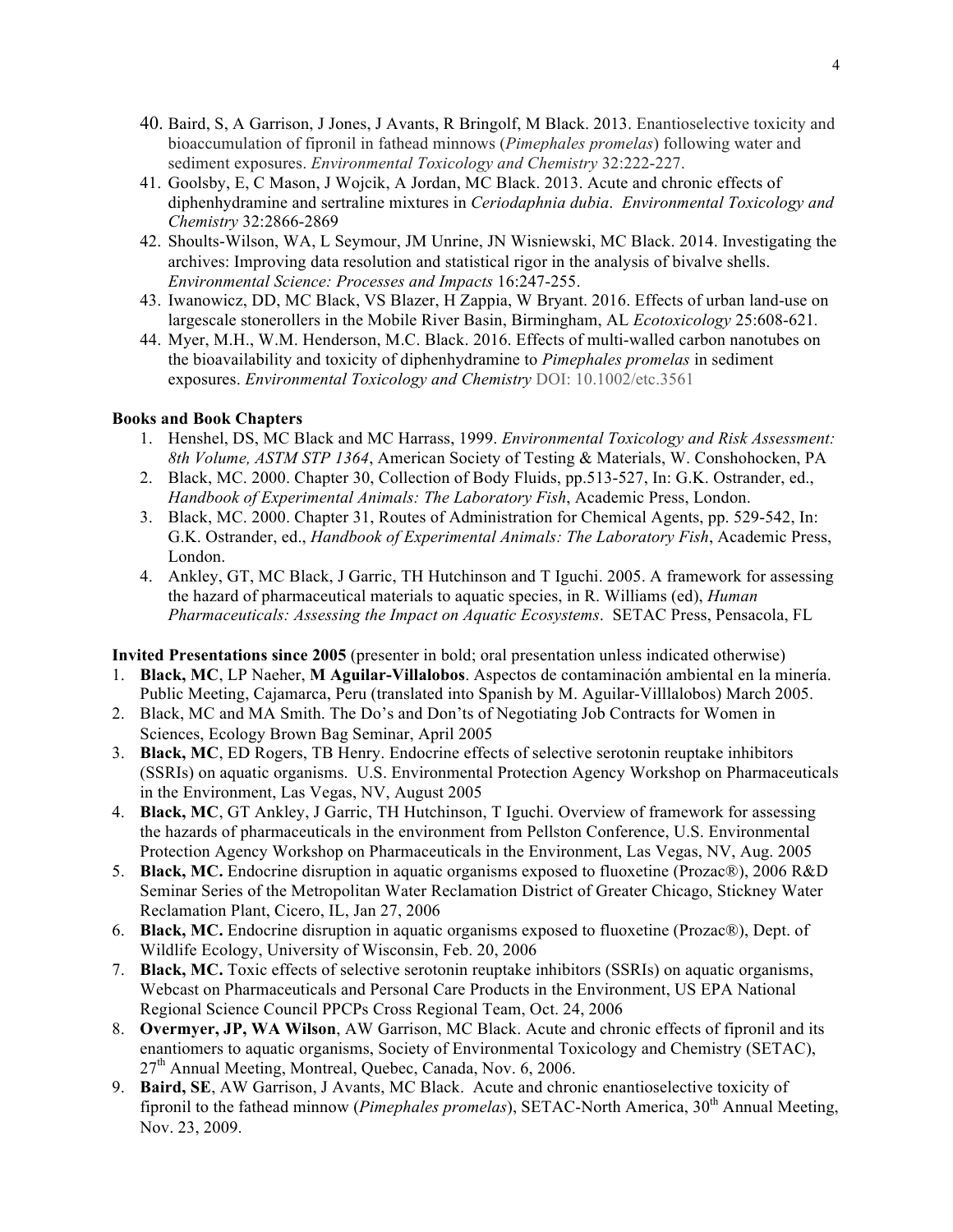- 10. **Black, MC.** Ecotoxicity of selective serotonin reuptake inhibitors (SSRIs) in aquatic organisms Brady Lecture, Invited by the Dept. of Entomology, Nov 30, 2009
- 11. **Black, MC.** Pharmaceuticals in surface waters: Are fish on our drugs? GA River Network Conference, Jekyll Island, GA, Feb 20, 2010
- 12. **Black, MC.** Pharmaceuticals in surface waters: Are fish on our drugs? GA Adopt-a-Stream Confluence, Stone Mountain, GA, Feb. 27, 2010
- 13. **Black, MC**, S Baird, J Avants, AW Garrison Differential toxicity and accumulation of fipronil enantiomers in the fathead minnow (*Pimephales promelas*). SETAC Asia/Pacific. Society of Environmental Toxicology and Chemistry, Guangzhou, China, June 7, 2010.
- 14. **Huang, Q** and MC Black. Environmental Behaviors of Nanomaterials, US EPA Nanotechnology Grantees Meeting, Portland, OR. November 8, 2010.
- 15. **Roberts ER**, MC Black, ME DeLorenzo. 2012. Bioaccumulation and maturation delay in an estuarine crustacean, *Americamysis bahia*, following chronic exposure to multi-walled carbon nanotubes. Gordon Research Conference: Oceans and Human Health, June 2012 *(poster)*
- 16. **Roberts ER** and MC Black**.** 2012. Comparison of multi-walled carbon nanotube chronic toxicity and bioaccumulation in two crustaceans: freshwater and estuarine. Gordon Research Seminar: Oceans and Human Health, June 2012*.*
- 17. **Black, MC**. Emerging aquatic contaminants: Really a threat or just s phase? Environmental Toxicology Seminar Series, Clemson University, Clemson, SC, October 2, 2012.
- 18. **Huang, Q**, L Zhang, MC Black, ER Roberts, Z Pan. Environmental behaviors of solubilized carbon nanotubes in aquatic systems: transformation, sorption and toxicity exposure. SETAC-North America 33rd Annual Meeting. Long Beach, CA. November 2012
- 19. **Black, MC.** Pharmaceuticals in coastal waters, 2014 Confluence, GA Department of Natural Resources, March 22, 2014
- 20. **Black, MC.** Pharmaceuticals in coastal environments: Oysters as biomonitors of septic tank pollution. Gordon Research Conference: Oceans & Human Health, Biddeford, ME, June 3, 2014
- 21. **Brew, DW** and MC Black. Validation of eastern oysters as biomonitors of pharmaceutical pollution in the Georgia estuarine environment. 2014 Gordon Research Conference: Oceans & Human Health, Biddeford, ME, June 1-6, 2014 *(poster)*
- 22. **Black, M.** Oyster Spat Sticks to Improve Coastal Water Quality. Georgia Coastal Research Council, 2015 Conference, Brunswick, GA, March 17, 2015
- 23. **Black, M.** & Miles, T. 2015. Evidence for unintended exposure to pharmaceuticals. CDC, Agency for Toxics and Disease Registry (ATSDR), Webinar, August 2015 *(oral presentation)*
- 24. **Black, MC**, ME Hamilton and MH Myer. 2015. Multi-walled carbon nanotubes alter toxicities of diphenhydramine and diclofenac in exposures with sediment and natural organic matter. SETAC-North America 36th Annual Meeting, Salt Lake City, UT, November 2015 *(oral presentation)*
- 25. **Black, MC** 2016. You Are What You Eat: Water Pollution and Health Implications for Fish-eating Populations, 2016 CPH Global Health Symposium, October 26, 2016 *(oral presentation)*

## **Peer-reviewed Abstracts for Papers presented at Regional, National or International Meetings Since 2005** (presenter in bold)

- 1. **Conners, DE**, AD Rosemond, MC Black. Effects of fungicides on aquatic fungi and bacteria. North American Benthological Society 2005 National Meeting, May 2005 (poster)
- 2. **Black, MC**, ED Rogers, TB Henry. Endocrine effects of selective serotonin reuptake inhibitors (SSRIs) on aquatic organisms. U.S. Environmental Protection Agency Workshop on Pharmaceuticals in the Environment, Las Vegas, NV, August 2005 *(oral presentation).*
- 3. **Black, MC**, GT Ankley, J Garric, TH Hutchinson, T Iguchi. Overview of framework for assessing the hazards of pharmaceuticals in the environment from Pellston Conference, U.S. Environmental Protection Agency Workshop on Pharmaceuticals in the Environment, Las Vegas, NV, Aug. 2005 *(oral presentation)*
- 4. **Rogers, ED**, JC Maerz, AK Davis, MC Black. Effect of predator cues on native tadpoles (*Hyla Chrysoscelis*) exposed to fluoxetine (Prozac®). SETAC 26th Annual Meeting, Baltimore, MD, USA,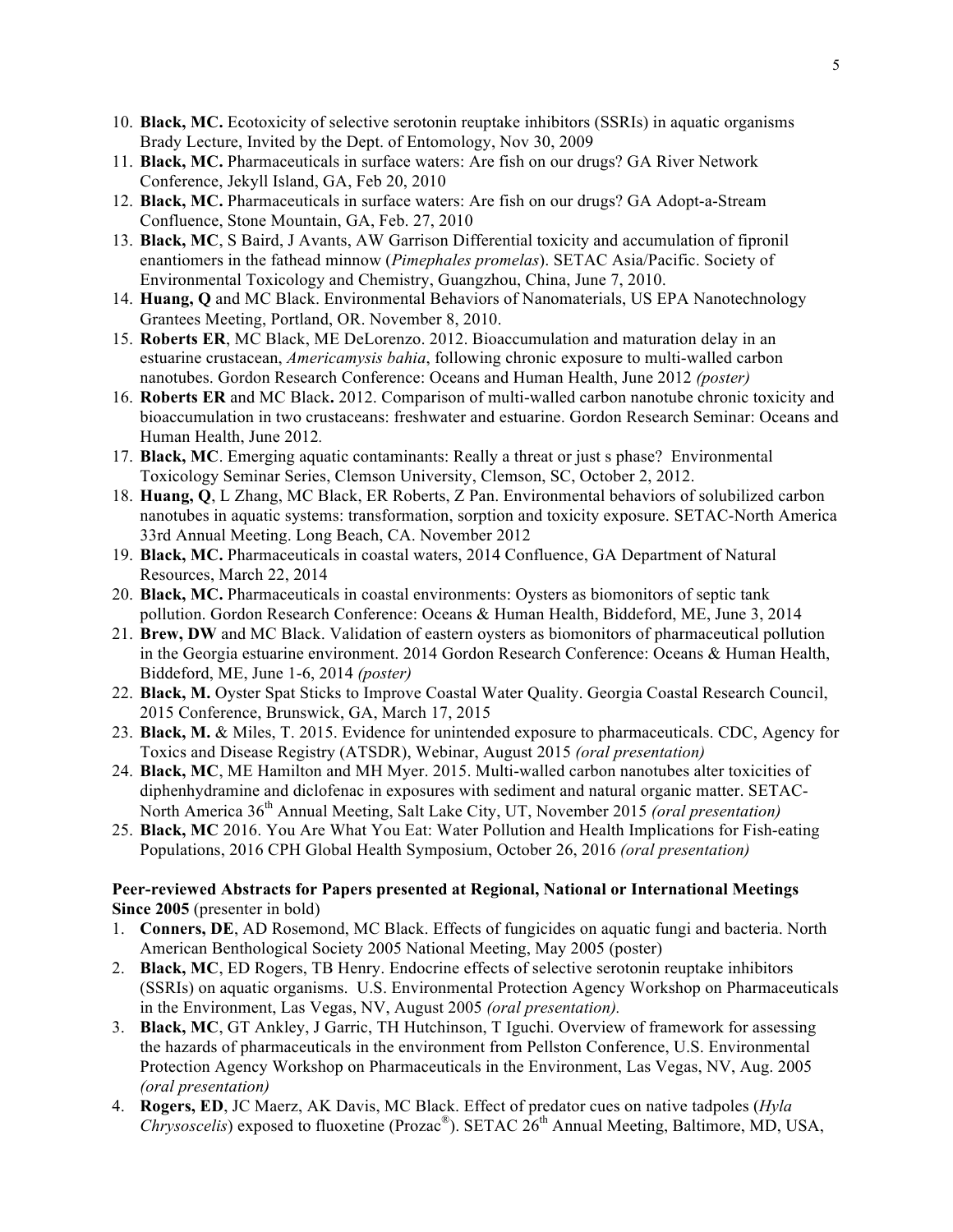November 2005 *(oral presentation).*

- 5. **Wilson, WA**, BJ Konwick, WA Garrison, MC Black. Enantioselective chronic toxicity of fipronil to Cerodaphnia dubia. SETAC 26<sup>th</sup> Annual Meeting, Baltimore, MD, USA, November 2005 *(poster)*.
- 6. **Conners, DE**, AD Rosemond, MC Black. Effects of fungicides on aquatic microorganisms and leaf litter breakdown. SETAC 26<sup>th</sup> Annual Meeting, Baltimore, MD, USA, November 2005 *(poster)*.
- 7. **Overmyer, J**, AW Garrison, J Avants, M DeLorenzo, P Key, K Chung, B Konwick, WA Wilson, M Black. Acute toxicity of fopronil and its enantiomers to marine and freshwater nontargets. SETAC 26<sup>th</sup> Annual Meeting, Baltimore, MD, USA, November 2005 *(poster*).
- 8. **Overmyer, JP, WA Wilson**, AW Garrison, MC Black. Acute and chronic effects of fipronil and its enantiomers to aquatic organisms, Society of Environmental Toxicology and Chemistry (SETAC), 27th Annual Meeting, Montreal, Quebec, Canada, Nov. 6, 2006 *(poster discussion)*
- 9. **Black, MC.** Toxic effects of selective serotonin reuptake inhibitors (SSRIs) on aquatic organisms, Webcast on Pharmaceuticals and Personal Care Products in the Environment, US EPA National Regional Science Council PPCPs Cross Regional Team, Oct. 24, 2006 (presentation)
- 10. **Wilson, WA**, J Unrine, MC Black. Bioaccumulation of trace elements by *Corbicula fluminea* and *Elliptio hopetonensis* in the Altamaha River system. SETAC North America 28<sup>th</sup> Annual Meeting, November 15, 2007, Milwaukee, WI *(poster)*
- 11. **Tran, YH**, MC Black. Comparison of acute toxicity of selective serotonin reuptake inhibitors (SSRIs) and St. John's wort (*Hypericum perforatum*) to *Ceriodaphnia dubia*. Peach State Louis Stokes Alliance for Minority Participation, 2<sup>nd</sup> Annual Fall Research Conference, Athens, GA, Sept. 22, 2007, Won 1st Place in poster competition *(poster)*
- 12. **Wilson, WA**, J Unrine, MC Black. Bioaccumulation of trace elements by *Corbicula fluminea* and *Elliptio hopetonensis* in the Altamaha River system. SETAC North America 28<sup>th</sup> Annual Meeting, November 15, 2007, Milwaukee, WI *(poster)*
- 13. **Wilson, WA**, J Unrine, MC Black. Spatial and temporal trends in trace element bioaccumulation by bivalves in the Altamaha River system. SETAC-North America, 29<sup>th</sup> Annual Meeting, Tampa, FL Nov. 17, 2008 *(poster)*
- 14. **Black, MC**, DE Conners. ED Rogers, J-W Kwon, K Armbrust. Effects of Fluoxetine and Sertraline on Growth and Development of the African Clawed Frog (*Xenopus laevis*), SETAC-North America, 30th Annual Meeting, Nov 21, 2009 *(oral presentation)*
- 15. **Baird, SE**, AW Garrison, J Avants, MC Black. Acute and chronic enantioselective toxicity of fipronil to the fathead minnow (*Pimephales promelas*), SETAC-North America, 30<sup>th</sup> Annual Meeting, Nov 23, 2009. *(oral presentation)*
- 16. **Black, MC**, S Baird, J Avants, AW Garrison Differential toxicity and accumulation of fipronil enantiomers in the fathead minnow (*Pimephales promelas*). SETAC Asia/Pacific. Society of Environmental Toxicology and Chemistry, Guangzhou, China, June 7, 2010 (oral presentation)
- 17. **Roberts, ER** and MC Black. Accumulation and reproductive effects in *Ceriodaphnia dubia* following chronic exposure to multi-walled carbon nanotubes. SETAC-North America 31st Annual Meeting., Portland, OR, November 10, 2010. *(oral presentation)*
- 18. **Black, MC,** ER Roberts, SL Fuller, K Kaur, AR Martin, MY Chan, MK Crews, SA Doydora, CR Hill, VE Leviton, RM Lisk, WF Mason-Deese, MS Natrajan, H Plumber and CE Zipperer. 2011. Acute toxicity in an urban creek receiving runoff from an industrial fire. 2011 Georgia Water Resources Conference, April 13, 2011, *(oral presentation).*
- 19. **Huang, Q** and MC Black. Environmental Behaviors of Nanomaterials, US EPA Nanotechnology Grantees Meeting, Portland, OR. November 8, 2010 *(oral presentation)*
- 20. McReynolds, ER, **MC Black**. Comparison of multi-walled carbon nanotube chronic toxicity and bioaccumulation in two crustaceans: freshwater versus estuarine. SETAC-North America 33rd Annual Meeting. Long Beach, CA. November 2012 *(poster)*
- 21. **McReynolds, ER** and MC Black. Exposure to carbon nanotube contaminated sediment increases morbidity in juvenile fathead minnow (Pimephales promelas), SETAC-North America 34<sup>th</sup> Annual Meeting, Nashville, TN, November 2013 *(oral presentation)*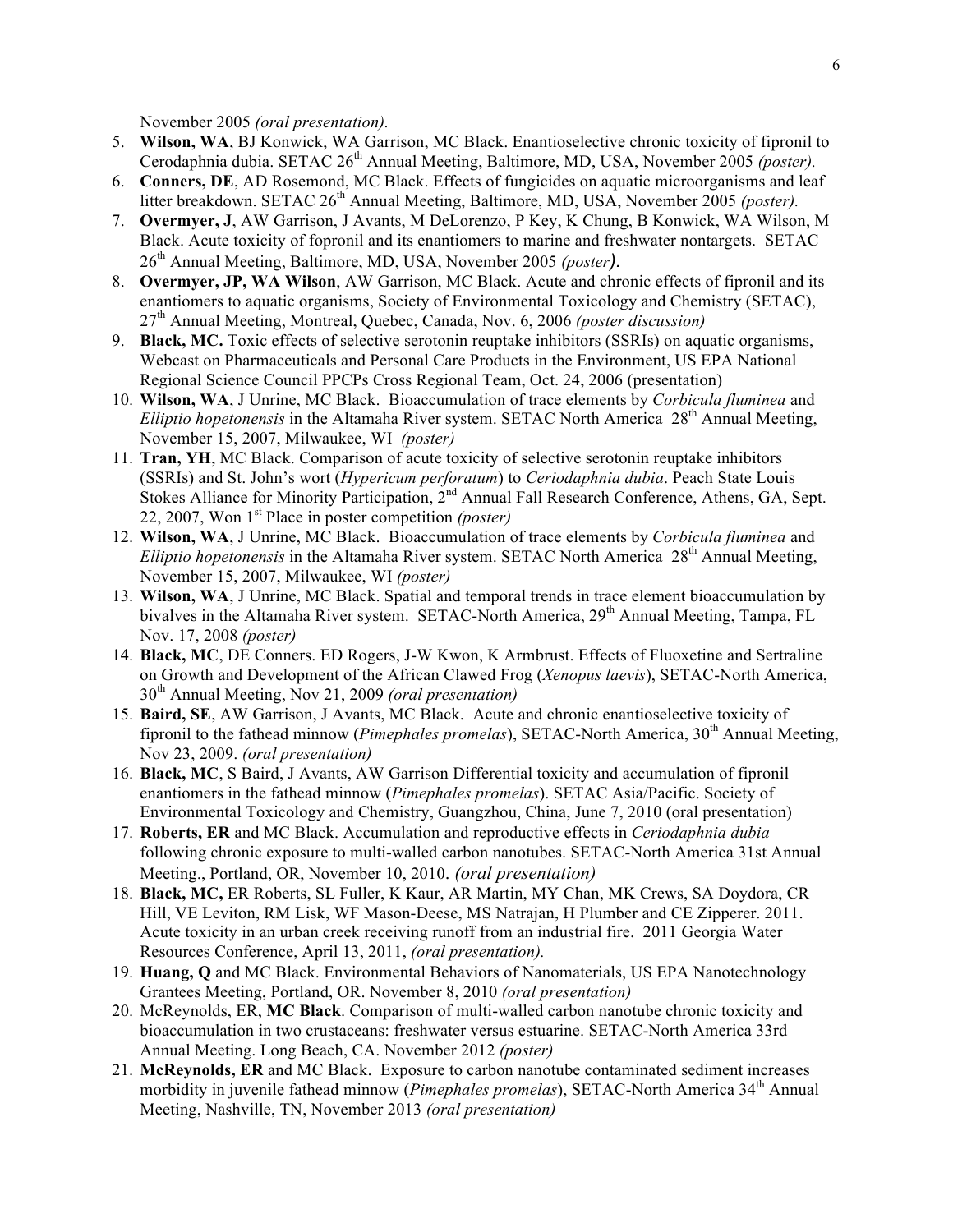- 22. **Tseng, Chi-Yen** and MC Black. Effects of hydroxylated fullerines and silver nanoparticles onnearly life stages of the fathead minnow, *Pimephales promelas*, SETAC-North America 34<sup>th</sup> Annual Meeting, Nashville, TN, November 2013 *(poster)*
- 23. **Myer, MH** and Black, MC. Multi-walled carbon nanotubes reduce toxicity of diphenhydramine to *Ceriodaphnia dubia* in water and sediment exposures. SETAC-North America 35<sup>th</sup> Annual Meeting, Vancouver, BC, Canada, November 2014 *(oral presentation)*
- 24. **Brew, DW** and MC Black. Validation of eastern oysters as biomonitors of pharmaceutical pollution in the Georgia estuarine environment. SETAC-North America  $35<sup>th</sup>$  Annual Meeting, Vancouver, BC, Canada, November 2014 *(poster)*
- 25. **Black, MC** and SL Fuller. Oysters grown on spatsticks as biomonitors of pharmaceuticals from septic tank contamination of tidal creeks. SETAC-North America 35<sup>th</sup> Annual Meeting, Vancouver, BC, Canada, November 2014 *(oral presentation)*
- 26. **Brew, D.,** Henderson, M., & Black, M. (2015). Biomonitoring of contaminants of emerging concern using wild eastern oysters (*Crassostrea virginica*) in Georgia. SETAC-North America 36<sup>th</sup> Annual Meeting, Salt Lake City, UT, November 2015 *(oral presentation)*
- 27. Brew, DW, WM Henderson, MC Black. Untargeted metabolomics investigation of the eastern oyster (*Crassostra virginica*) exposed to pharmaceuticals and personal care products.  $7<sup>th</sup>$  SETAC World Congress, SETAC-NA 37th Annual Meeting, Orlando, FL, November 2016 *(poster)*

## **Grants and Contracts—Funded (since 2000)**

- 1. Evaluation of fish health and reproductive biomarkers in small fish species along a gradient of urban use, US Geological Survey, Biological Research (2000-2002) \$60,000, Co-PI.
- 2. The impact of lawn care practices on aquatic ecosystems in suburban watersheds, EPA/USDA/NSF Partnership For Environmental Research, Water And Watersheds Research Program, (2000-2003) \$893,849, Co-PI.
- 3. Cooperative Monitoring of the Tisza River, Hungarian Ministry Of Education and US-Hungarian Science And Technology Joint Fund, (2001 – 2002), \$2,400, PI
- 4. The Keystone Role of Heterotrophic Microbes in Driving Ecosystem-level Effects of Nutrient Enrichment, (2003-2007), National Science Foundation (NSF), \$556,924. Co-PI
- 5. The environmental occurrence, fate and ecotoxicity of selective serotonin reuptake inhibitors in aquatic environments, (2001 – 2004), US Environmental Protection Agency, \$522,892, PI.
- 6. Effect of riparian zone on *Tubifex tubifex* populations and whirling disease, US Geological Survey, 2006, \$8767, PI.
- 7. Establishing a Citizen-Based Water Quality Monitoring Program in Vietnam: A Service Learning Exercise for EHSC 4400/6400 Students. UGA Office of the Vice President for Public Service and Outreach IDEAS Grant, (2005-2006), \$5000, PI
- 8. Trace metals in the context of a river continuum: Assessing temporal and spatial patterns in bivalves in the Altamaha River, GA. US Dept of the Interior (9/01/2006-3/1/2008), \$20,000. PI
- 9. Monitoring potential wastewater components for acute and chronic toxicity using the freshwater microcrustacean, *Ceriodaphnia dubia*, CIBA Vision Corporation (11/06-6/07), \$4950. P
- 10. Small Equipment Grant, Competitive funding from the UGA Interdisciplinary Toxicology Program, University of Georgia. 2006, \$5748, PI
- 11. Small Equipment Grant, Awarded 2/2007, Competitive funding from the Interdisciplinary Toxicology Program, University of GA, \$2298, PI
- 12. Georgia Oceans and Health Initiative (GOHI) Graduate Training Consortium, Awarded 12/07, NOAA Oceans and Human Health Initiative, (2007-2010), \$518,196 (Training grant), Co-PI
- 13. Environmental behaviors of solubilized carbon nanotubes in aquatic systems: transformation, sorption and toxicity exposure. USEPA STAR, (2008-2011), \$383,375 (\$183,227 to MB), Co-PI.
- 14. Oyster Spat Sticks to Improve Coastal Water Quality, Sea Grant, US Dept. of Commerce (2010- 2014), \$129,919, PI
- 15. Validation of oysters as biomonitors of pharmaceutical pollution in Georgia, Georgia Water Resources Institute, US Geological Survey (3/14-2/16), \$18,000, PI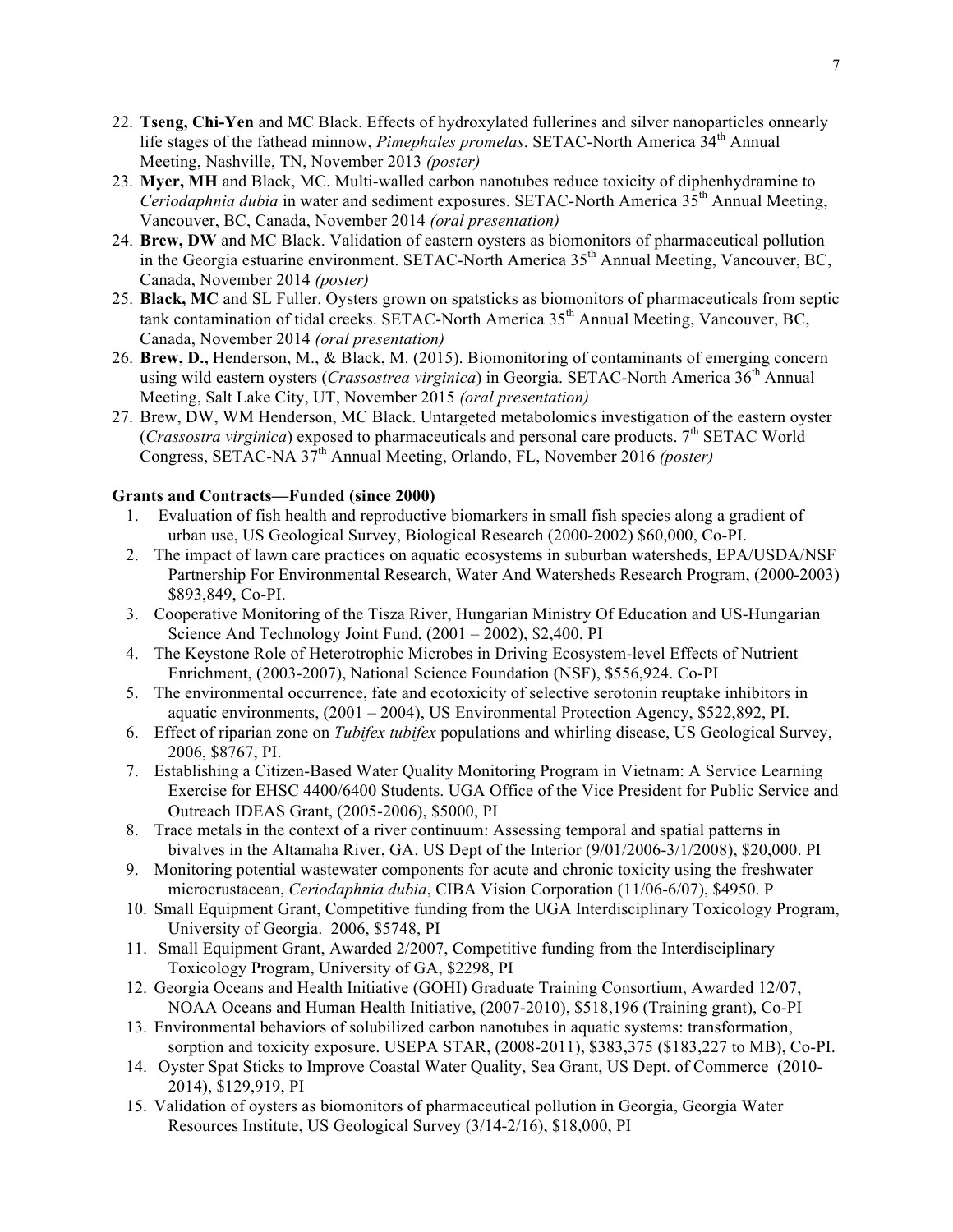## **Grants and Contracts -- Submitted (pending review)**

- 1. Evaluation of Human Exposure and Health Risks from a Toxic Effluent Spill in Ha Tinh, Vietnam, National Institutes of Health, R-21, NIEHS Rapid Funding Mechanism, \$185,692 (PI of UGA subcontract); Tham Hoang (PI, Loyola University) S*ubmitted October 3, 2016.*
- *2.* Graphene nanomaterials as modifiers of uptake and adverse effects of environmental pollutants, National Science Foundation, \$299,668 (PI); Robert B. Bringolf, (Co-PI) *Submitted October 20, 2016.*

## **Instruction**

*Courses Developed/Taught since 2005 (3 h lecture or lab courses):*

- EHSC 4610/6610 Water Pollution (3 h, 100% effort), (Fall Semester 2006; 2007, 2008, 2009, 2010, 2011, 2012, 2013)
- EHSC 4400/6400 Environmental Issues in the Developing World (3 h, 100% effort) (Spring Semesters 2008, 2009, 2010, 2011, 2012, 2013, 2014, 2015, 2016; Fall 2013; Summer II 2014; Maymester 2015)
- EHSC 4490 Environmental Toxicology (3 h, 20% effort), Fall 2016
- EHSC 8010 Advanced Topics in Environmental Health Science (3 h, 25% effort, Fall 2013; 3 h, 15% effort, Fall 2015)
- EHSC 8610: Aquatic Toxicology (3 h, 100% effort), (Spring 2007; Fall 2014)
- EHSC 8610: Aquatic Toxicology (3 h, 100% effort), (Spring 2010) *NOTE: New offering—Course redesigned as a lab-based course*
- EHSC 4900: Global Environmental and Public Health Issues (100% effort, Summer 2015, Costa Rica; Summer 2016 Croatia)
- EHSC 7410 Global Environmental Health: Focus on Developing Countries (100% effort; Spring 2016) *New offering*
- EHSC 7650 Water Quality: Protection, Monitoring and Management for Health (100% effort, Fall 2016) *New offering*
- EHSC 7900: Integrative Global Environmental and Public Health (100% effort, Summer 2015 Costa Rica; Summer 2016, Croatia)

*Maymester Courses Taught:* 

• EHSC 4400 Environmental Issues in the Developing World, Focus on Vietnam (3 h, 100% effort) (Maymester Study Abroad in Vietnam, 2006)

#### *Seminars Taught (1 h, all 100% effort)*

- EHSC 6010 EHS Proseminar (Spring 2008)
- EHSC 8100 Current Topics in EHS Aquatic Toxicology (Fall 2007; Spring 2009)
- EHSC 3700 Special Problems in EHS (Every semester, 1-5 undergraduate students)
- BIOL 4960 Directed Research (Spring 2007, Spring 2008, Fall 2008)
- PBHL 7800 Capstone in Public Health (Spring 2012, 2013, 2014; Fall 2013)
- EHSC 8800 (Summer 2009; Fall 2010, Fall 2014)
- FYOS 1001 First Year Odyssey Seminar (Fall 2011, 2012, 2013, 2014, 2015, 2016)

*Guest Lectures (1 lecture per semester, unless noted otherwise)* 

- FORS 1150 (FA 2009, 2010, 2011)
- EHSC 3060 (3 lectures, SP 2007)
- EHSC 2020 (FA/SP 2008, 2009, 2010, 2011, 2012, 2013, 2014, 2015)
- PBHL 3100 (2007, FA 2009, FA/SP 2012)
- HPRB 4480 (FA 2014)
- PHRM 6910 (FA 2007, 2008, 2009, 2011, 2012)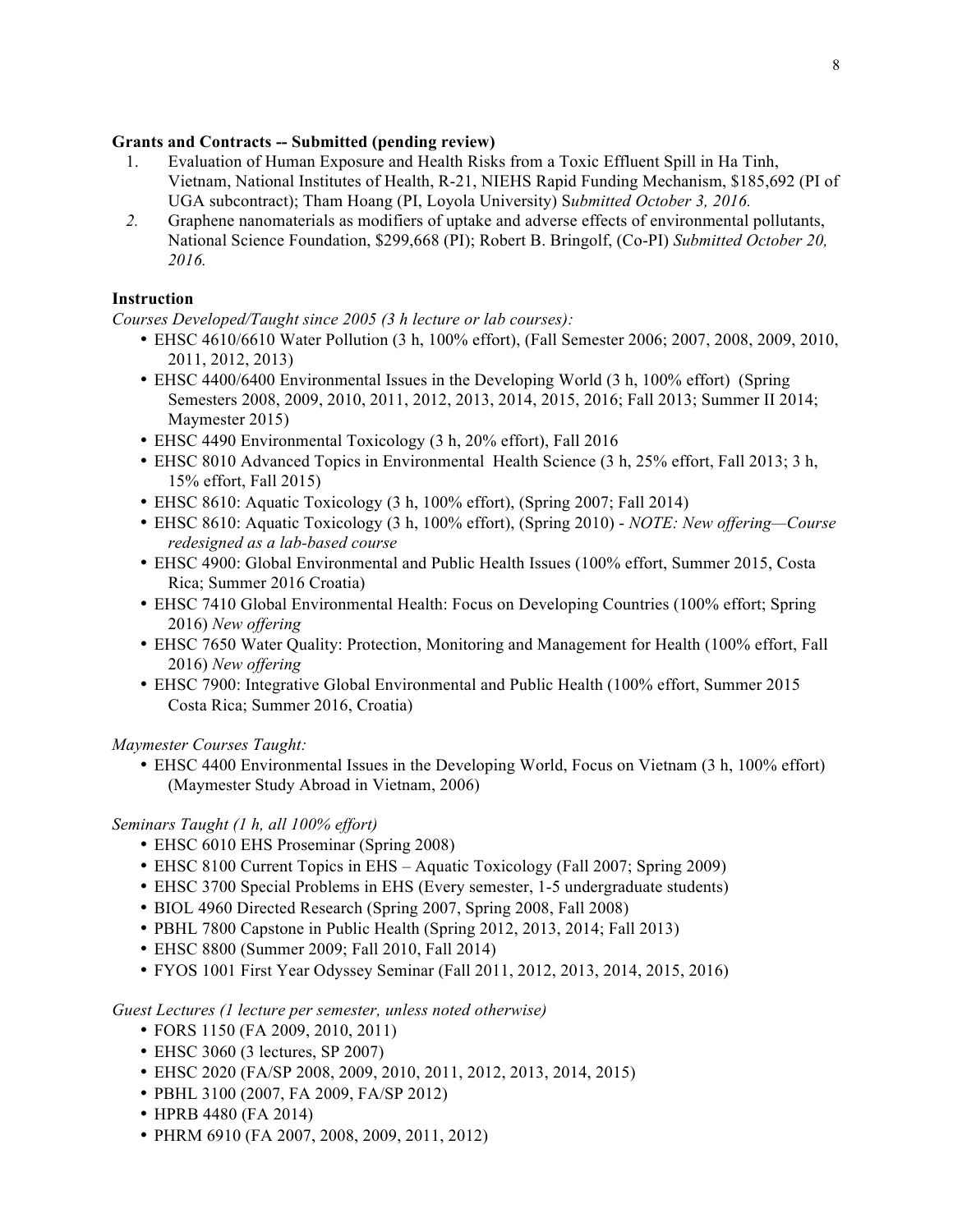- EHSC 7060 (FA 2008, FA/SP 2009)
- EHSC 8930 (SP 2008, 2010)
- EHSC 7010 (FA/SP 2010, FA/SP 2011, SP 2012, SP 2013, SP 2014)
- EHSC 8410 (2 lectures, FA 2010)
- HPRB 7480 (SP 1012)
- GLOB 3100 (FA 2012)
- HONS 3070 (SP 2013)

#### **Mentoring**

*Postdocs Mentored*

- Theodore B. Henry, 2000-2003
- Deanna E. Conners, 2006-2008

#### **Major Professor –Masters (Thesis Advisor), MPH (Capstone Advisor) and Doctoral Students (Dissertation Advisor)**

(actual or expected\* date of graduation)

- Larry King Martin (MS Zoology, Oklahoma State University, 1995)
- Stacy M. Westerfield (MS Environmental Health Science, 1996)
- Kelley VanVreede (MS Toxicology, 1997)
- John I. Belin (MS Environmental Health Science, 1998)
- Apaporn Chatasutabutr (MS Environmental Health Science, 1999)
- Deanna Conners (PhD Toxicology, 2004)
- Brad Konwick (MS Toxicology, 2005)
- Emily Rogers (MS Toxicology 2005)
- Deborah Cartwright Iwanowicz (PhD Toxicology, 2007)
- Miles Buzbee, (MPH-EHS, 2007)
- W. Aaron Shouts-Wilson (PhD Toxicology, 2008)
- Suzanne Baird (MS Toxicology, 2009)
- Aarti Sanglikar (MPH-EHS, 2009)
- Kamalpreet Kaur (MPH-EHS 2011)
- Scarlett Fuller (MS Environmental Health Science, 2012)
- Renee Perro (MPH-EHS, 2012)
- Emily Roberts (PhD Toxicology, 2013)
- Chi-Yen Tseng (MS Toxicology, 2013)
- Lauren Crawley (MPH, 2014)
- Erin Gymburch (MPH 2014)
- Clancey Hill (MPH 2014)
- Fauzan Rofiq (MPH 2015)
- Rosemary Pearson-Clarke (MPH 2015)
- Mark Myer (MS Environmental Health Science, 2015)
- David Brew (PhD Environmental Health Science, 2017\*)
- Donna Glinski (PhD, Toxicology, 2017\*)
- Molly Smith (MPH 2017\*)

#### **Service as a Committee Member since 2005** (actual or expected date\* of graduation)

- Jeffrey Ziegweide (MS Forest Resources 2006)
- B. James Williams (MS Ecology 2006)
- Molly Viser (MS Toxicology, 2006)
- Carol Flaute (MS, Ecology, 2007)
- Glenn Tillman (MS Toxicology, 2007)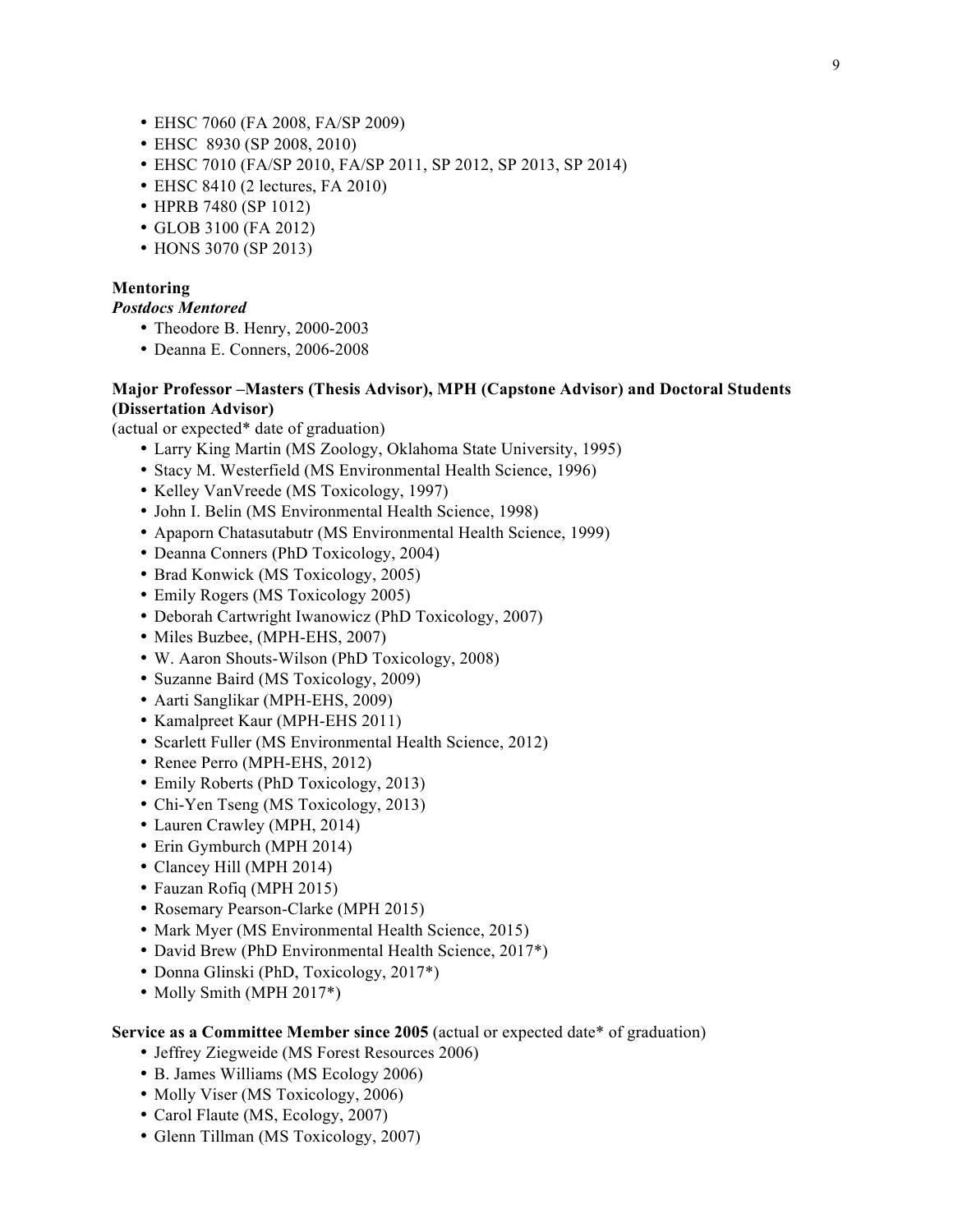- Julie Wilson (MS Forest Resources 2008)
- Jennifer Gentry (MS EH, 2008)
- Beth Mote (MS EH, 2009)
- Suyang Liu (MS Toxicology, 2010)
- Sarah Begayni (MS Entomology, 2010)
- Kenneth Goodman (PhD Anthropology, 2007\* (never finished)
- Eva McLanahan (PhD Toxicology 2007)
- Elizabeth Irvin (PhD Toxicology, 2008)
- Susan Ritger (PhD Toxicology 2009)
- Carrie Futch (PhD Ecology, 2010)
- Adam Martin (MNR, 2010)
- Monica Griffin (MS EH, 2012)
- Mary Katherine Crews (MS EH 2012)
- Peter Hazelton (PhD Toxicology, 2013)
- Kristen Kellock (PhD Toxicology, 2013)
- Joseph Iberg (PhD Toxicology, 2014)
- Eric Goolsby (PhD Toxicology, 2016)
- Kabiru Sunmola (MS EH, 2016)
- Glenn Ballard (MS EH, 2016)
- Philipp Nussbaum, MS Conservation Ecology, 2017\*)
- Keri Lydon (PhD, EHS, 2017\*)
- Matt Urich (PhD Toxicology, 2017<sup>\*</sup>)
- Adrian Parr (PhD Toxicology, 2017<sup>\*</sup>)
- Kirill Chernoff (MNR, 2018\*)

#### **Undergraduates Mentored in my Lab (since 2007)**

- Marina Dos Santos (SU 2015)
- Jackson Rodgers (SU 2015, FA 2015, SP 2016); CURO Fellow
- Lyly Tang (Special Problems, SU 2014; SP 2015)
- Amelia Watson (Volunteer, FA 2014; SP 2015)
- Ava Wilson (Special Problems, SP, FA 2014, Volunteer SP 2015)
- Madison Hamilton (Special Problems, SP, SU, FA 2014, SP 2015; SU 2015); CURO Fellow
- Lauren Brockman (Special Problems, SP 2014)
- Rosemary Pearson-Clarke (Special Problems, SP, FA 2014, Volunteer, SP 2015)
- Sam Wilson (EHS Internship, FA 2013)
- Christen Holbrook (Special Problems FA 2013)
- Osii Mbata (Volunteer, FA 2013; Special Problems SP 2014; EHS Internship SP 2014)
- Irfan Jahangiri (Special Problems FA 2013, SP 2014; SU 2014; Volunteer FA 2015)
- Arielle Charles (Volunteer SP 2013)
- Damion Martell (Special Problems SP 2013)
- Avery Stonestreet (Special Problems SP 2013, SU 2013, FA 2013)
- Michael VanBuren (Special Problems SP 2013, FA 2013)
- Jamie Patel (Special Problems SU, FA 2012)
- Mark Myer (Special Problems SU, FA 2012)
- Kate Klein (Special Problems SU 2012)
- Eric Goolsby (EHS Internship, Special Problems, Volunteer, SP 2011-SU12)
- James Wojcik (EHS Internship, SP 2012)
- Mark Burkhead (EHS Internship, SU 2011)
- Alex Jordan (SP 2011- SP 2012; EHS Internship, Special Problems)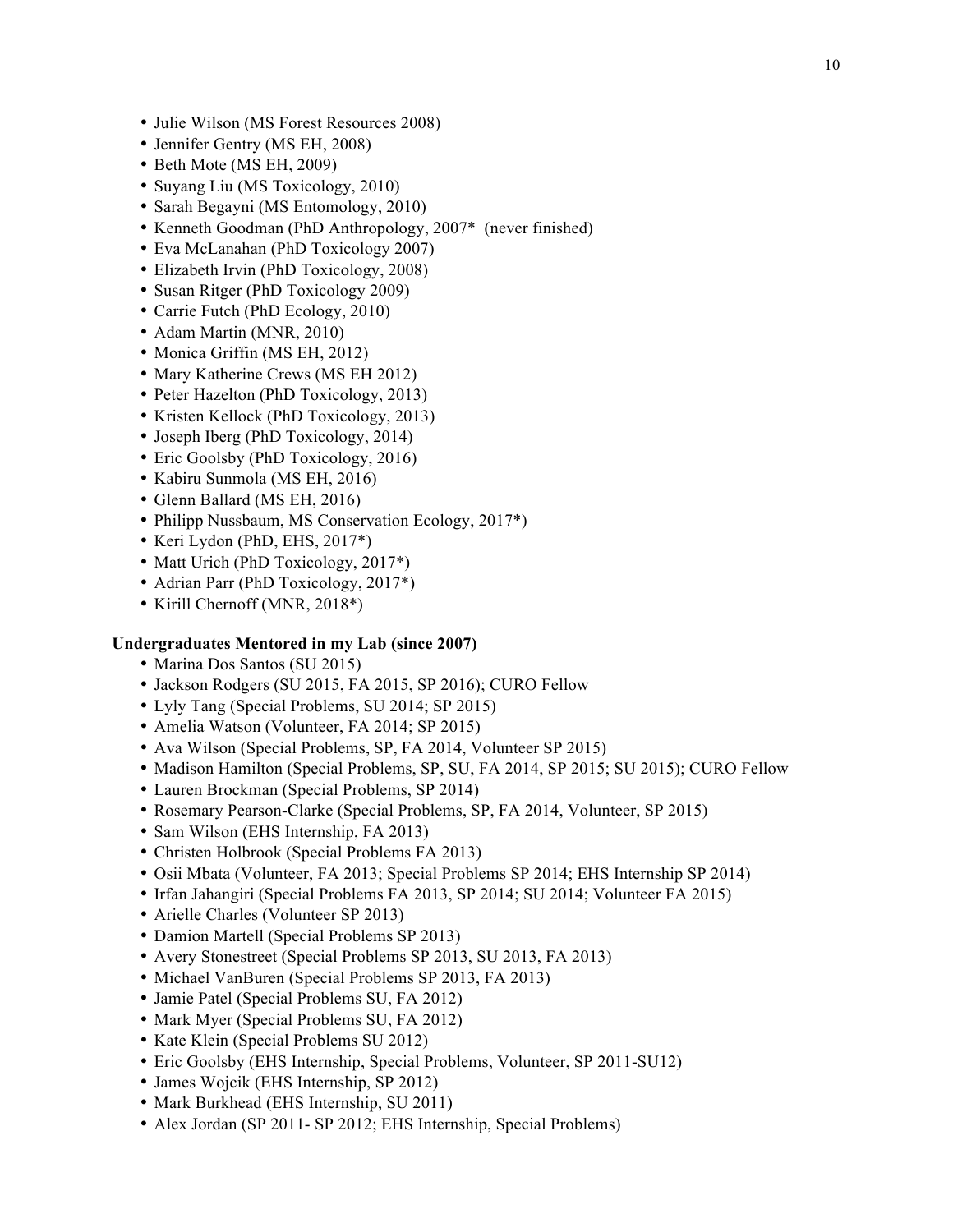- Ngan Nguyen (Special Problems, SP 2011)
- Carrie Bornholm (Special Problems, SP 2011)
- Chris Scherer (Special Problems, FA 2011- SP 2011; FA 2011)
- Markus Scherer (Special Problems, SP 2011; FA 2011; SP 2012)
- Sydney Swain (Special Problems, SP 2011; FA 2011)
- Adam Cannon (Special Problems, SP 2010)
- Will Mimbs (Special Problems, FA 2010
- Abby Boorstin (Special Problems, SP 2010)
- Alex Olney (BIOL 4960, SU 2010)
- Clancey Hill (Special Problems, SU 2010- SP 2010)
- Caitlin Smith (Special Problems, FA 2009 SP 2010)
- Mandy Nisanian (Special Problems, FA 2009)
- Jon Croy (Special Problems, FA 2009 SU 2010)
- Jin (Lisa) Choi (Special Problems, SU 2009)
- Britt Cantrell (Special Problems, SP 2009)
- Sarah Dulson (Special Problems, SP 2009)
- Gayle Lennox (Special Problems, SP 2009)
- Summer Blackwell (Special Problems, FA 2008 SP 2009)
- Erin Hutto (Special Problems, SU 2008)
- Yen Tran (PSLSA Scholar, SP 2008 SP 2009)
- Fletcher Hodges (Special Problems, SU 2007)

### **Undergraduate/MPH Student Advisement (since 2005)**

- **2005:** 12 undergraduates
- **2006:** None (study leave for 7 mo)
- **2007:** 12 undergraduates
- **2008:** 8 undergraduates; 12 MPH
- **2009:** 1 undergraduate; 15 MPH
- **2010:** 20 MPH
- **2011:** 13 MPH
- **2012:** 11 MPH
- **2013:** 15 MPH
- **2014:** 19 MPH; 2 pre-BS/MPH
- **2015:** 8 MPH; 3 BS/MPH; 1 PharmD/MPH; 3 pre-BS/MPH
- **2016:** 1 MPH; 7 BS/MPH; 1 PharmD/MPH; 4 pre dual degree/MPH (1 DVM; 3 BSEH)

#### **Honors/Awards Received by my Undergraduate and Graduate Student(s)**

- Brad Konwick, US EPA NMMES Fellowship (2004-2005)
- Yen Tran (Undergraduate Researcher): First Place, Poster Competition, Peach State Louis Stokes Alliance for Minority Participation, 2<sup>nd</sup> Annual Fall Research Conference (Sept 2007)
- W. Aaron Wilson, First Place, Toxicology Retreat Poster Competition (March 2006)
- W. Aaron Wilson, Presidential Fellowship (2004-2008); PhD Toxicology Stipend (2006-08)
- Emily Rogers, MS Toxicology Stipend (2003-2005)
- Suzanne Baird, MS Toxicology Stipend (2007-2008),
- Emily Rogers, Finalist EPA Star Fellowship (June 2005)
- W. Aaron Wilson, Finalist EPA Star Fellowship (June 2006)
- Emily Roberts McReynolds, PhD Toxicology Stipend, (2009-2013)
- Emily R. McReynolds, SETAC Travel Award (November 2010)
- Emily R. McReynolds, Georgia Oceans and Health Fellowship (7/2010-6/2011)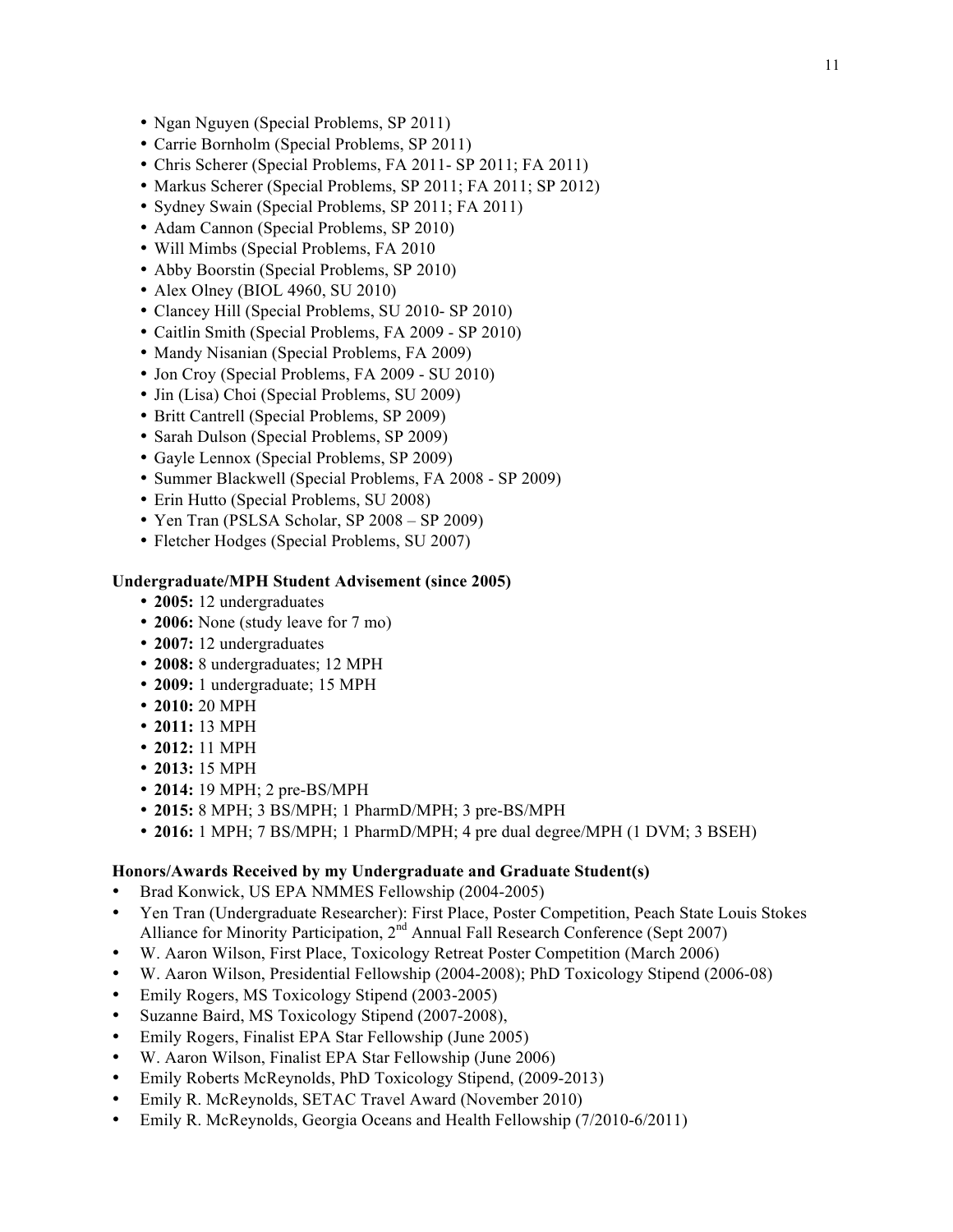- 12
- Emily R. McReynolds, Interdisciplinary Toxicology Program Research Grant (4/2011)
- Emily R. McReynolds, UGARF Travel Award, University of Georgia (11/2011)
- Emily R. McReynolds, 2nd Place Platform Presentation, Interdisciplinary Toxicology Program Retreat (4/2012)
- Chi-Yen Tseng, MS Toxicology Stipend (2012-13)
- Eric Goolsby, National Science Foundation Graduate Fellowship (2012-2015)
- David Brew, Friends of the UGA Marine Institute Graduate Student Award, (2013-14)
- David Brew, UGA Public Service and Outreach Fellowship (2013-14)
- David Brew, Outstanding Teaching Assistant (2014)
- David Brew, Future Faculty Program, Center for Teaching and Learning, UGA (2014-15)
- David Brew, Innovative and Interdisciplinary Research Grants, UGA (2014)
- Madison Hamilton, CURO Research Award, FA 2014
- Mark Myer, SETAC Student Travel Award, November 2014
- Mark Myer, 2<sup>nd</sup> Place Platform Presentation, SETAC 35<sup>th</sup> Annual Meeting, Vancouver, BC, Canada, November 2014
- David Brew, SETAC Student Travel Award, November 2014
- David Brew, Proctor & Gamble/SETAC Fellowship (\$15,000, 2014-15)

# **Service to the Department, College and University (since 2005)**

- **University**
- Search Committee, Associate Vice President for Human Resources (April-Sept 2005)
- University Council Representative (CAES/EHS Representative (Aug 2002- May 2005)
- Program Review and Assessment Committee (PRAC) (2006-08).
- University Council Strategic Planning Committee (2006-09).
- University Library Committee (2005-08).
- Program Review and Assessment Committee (PRAC) (2006-08) a. PRAC Vice Chair: 1/2007-7/2007 b. PRAC Chair: 8/2007-7/2008
- University Council Strategic Planning Committee (2006-09).
- UGA Strategic Plan Committee (2009-10)
- UGA Parents and Families Weekend (Oct. 2009) Organized the public health facility/research tour and presented the College of Public Health overview
- Executive Committee, Interdisciplinary Toxicology Program (2008-2012)
- Richard B. Russell Undergraduate Teaching Award, Selection Committee Member, 2010-2012
- University Council Curriculum Committee (UCC), Committee Member, August 2010 August 2013
- Chair, Biological Sciences, Executive Committee of UCC, August 2011 August 2013
- Chair, Social Sciences, Executive Committee of the UCC, August 2012 August 2013
- Chair, Organizing/Program Committee, Spring Retreat 2012, Interdisciplinary Toxicology Program
- PRAC Review Committee Member, Institute on Human Development and Disability, 2012-2013
- Research Safety and Health Review Committee, Committee Member, August 2011 present
- Member, Environmental Literacy Subcommittee of the UCC, October 2013-Devember 2014
- Member, General Education Subcommittee of the UCC, January 2013- present
- Chair, Curriculum Committee, Interdisciplinary Toxicology Program, January 2013-present

# **College of Public Health (CPH) (since 2005)**

- CPH Executive Committee (2006-2012)
- Interim Department Head, EHS Dept (2006-2008)
- Interim Assistant Dean for Academic Affairs (July 2008-August 2010)
- Assistant Dean for Undergraduate Studies (August 2010-June 2012)
- Search Committee for CPH IT Director (2008)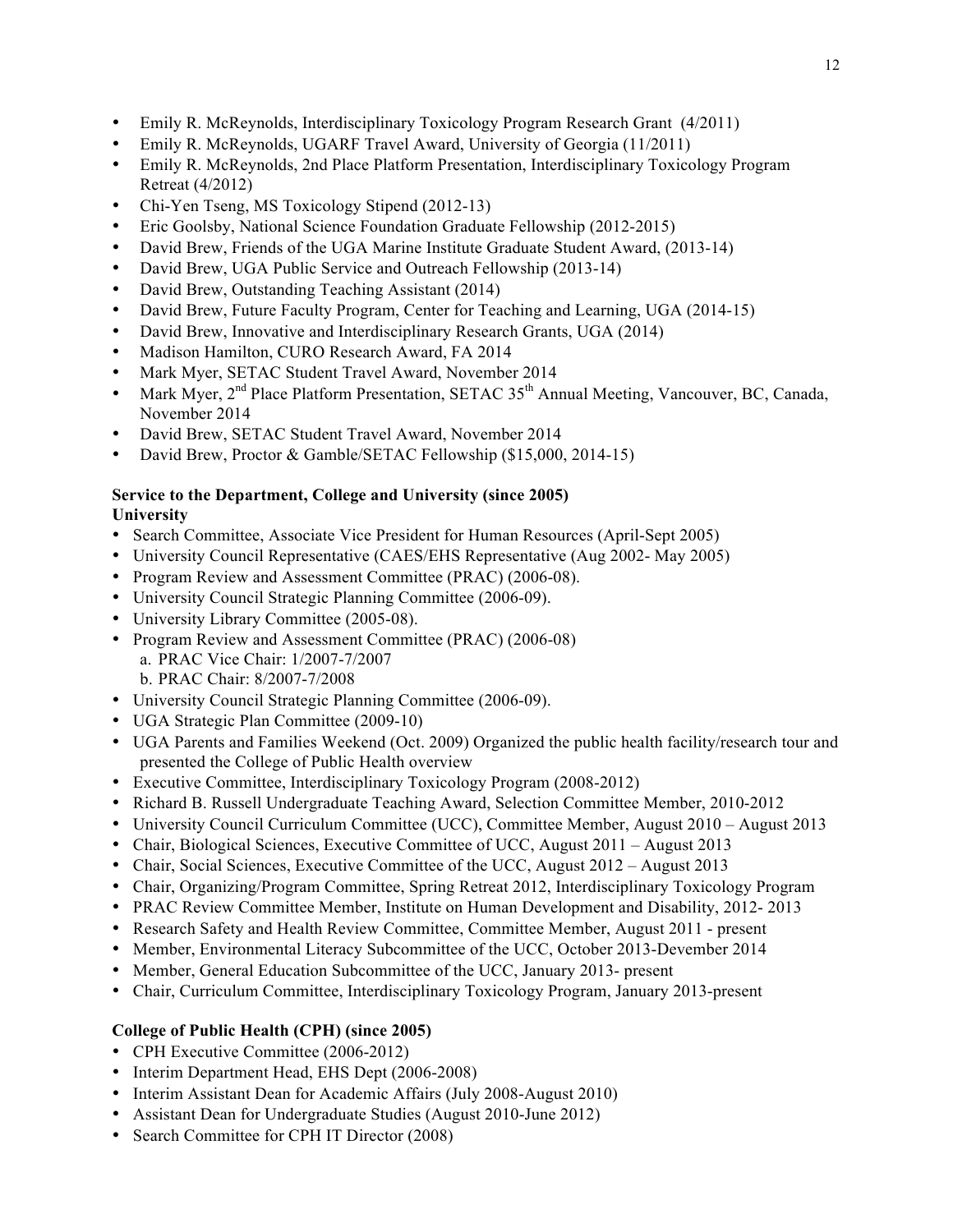- CPH Awards Committee Chair (2008-09; 2010-11)
- CPH Accreditation Working Group (2008-09)
- CPH Professional Degrees Committee (2009-2010); MPH Subcommittee (2010)
- CPH New Faculty Orientation (2008) Developer/primary presenter
- CPH Advisor Workshop (2008) -- Co-organizer/presenter
- CPH Student Orientation (2008) Presenter
- CPH Ad Hoc Committee on Public Health Minor, Committee Chair. September 2009-2012.
- CPH Administrator for the Public Health Minor (2010-2012).
- Third Year Review Committee for Dr. Kersten Gerst Emerson (November 2012-May 2013)
- Search Committee Member, Assistant Professor, Health Promotion and Behavior, March- July 2013
- CPH Global Health Faculty (2011-present)
- CPH Diversity Committee (September 2016-present)
- CPH Academic and Curriculum Committee, Committee Member (September 2016-present)
- CPH Chair, CPH MPH Educational Committee (2012-2013; 2016-present)
- CPH Curriculum and Academic Programs Committee (2008-2013; 2016-present)

## **Department (since 2005)**

- Interim Department Head, July 2006-Aug. 2008
- Undergraduate Coordinator, 2001-2008
- Graduate Coordinator, 2008-2009
- Primary author for EHAC Accreditation Self Study Document, UGA Environmental Health Science Undergraduate Degree Program*.* Submitted, Jan. 2005; Reaccreditation by EHAC approved by unanimous vote, June 2005
- Primary author of EHS Department Self Study, UGA Program Review and Assessment (2005)
- Search Committee, EHS Instructor position (2006-2007)
- Chair, Search Committee, EHS Office/Business Manager (2007)
- Search Committee, EHS Department Head position (2007- failed search; *de facto* Chair, 2008)
- EHS Bylaws Committee (2012-present)
- Chair, Search Committee, Assistant Professor, Environmental Health Science (3/2013- 7/2013)
- EHS Undergraduate Awards Committee (2012-present)
- Third Year Review Committee for Xiaozhong Yu (January 2015)
- Third Year Review Committee for Anne Marie Zimeri (May 2016)

# **Misc. Professional Service (Since 2005)**

• Referee for the following journals:

*Aquatic Toxicology, Archives of Environmental Contamination and Toxicology, Chemosphere, Ecotoxicology, Ecotoxicology and Environmental Safety, Environmental Science and Technology, Environmental Health Perspectives, Environmental Pollution, Environmental Toxicology and Chemistry, Environmental Toxicology*, *Ecotoxicology, Ecotoxicology and Environmental Safety*, *Integrated Environmental Assessment and Management, Journal of Environmental Quality, Journal of Food Quality, Journal of Hazardous Materials, Journal of Toxicology and Environmental Health, Journal of Water, Air and Soil Pollution, Pesticide Biochemistry and Physiology, Science of the Total Environment* 

- Nominations Committee, Association of Environmental Health Academic Programs (AEHAP), 2005
- Awards Committee Member, US EPA Science Achievement Award in Biological Sciences, 2005
- Judge for Graduate Poster Competition, Academy of the Environment Symposium, Athens, GA (Oct. 23-24, 2006)
- Judge, student poster competition, SETAC-North America  $28<sup>th</sup>$  Annual Meeting, Milwaukee, WI (Nov. 11-15, 2007)
- Judge, student paper competition, SETAC-Asia Pacific Annual Meeting, Guangzhou, China (June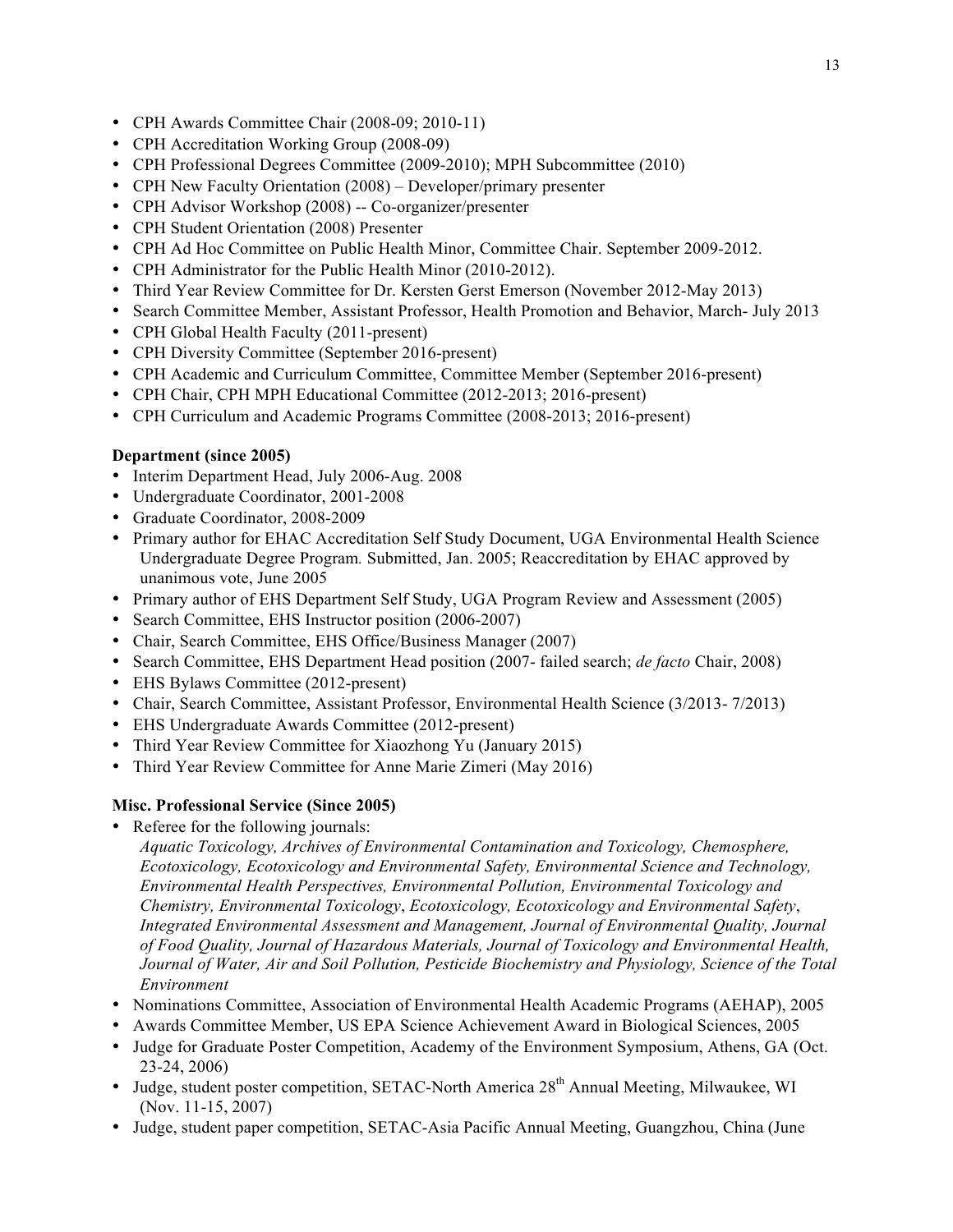2010)

- Judge, student presentation competition, GA Water Resources Conference, April 2011
- Judge, Student Platform and Poster Awards, Interdisciplinary Toxicology Program Retreat, UGA, Athens, GA (April 2014)
- Judge, Student Poster Awards, Gordon Research Conference, Biddeford, ME (June 2014)
- Judge, Student Poster Awards, SETAC-NA Annual Meeting, Vancouver, BC, Canada (Nov. 2014)
- Judge, Student Presentation Awards, Salt Lake City, UT (Nov 2015)
- External reviewer for Promotion and Tenure, Dr. Bryan Brooks, Baylor Univ., Waco TX (2006)
- External reviewer for Promotion and Tenure, Dr. Amy Ringwood, U. North Carolina-Charlotte (2008)
- External Reviewer for Promotion, Public Service and Outreach, Mary Sweeney-Reeves, UGA Marine Extension Service (2012)
- External reviewer for Promotion and Tenure, Dr. Tham Hoang, Loyola University Chicago (2016)

# **Misc. Outreach Activities since 2005**

Conducted applied research on Trail Creek following industrial fire (August 2010- March 2013)

- Trained undergraduate and graduate researchers in sampling and toxicity testing protocols
- Conducted periodic sampling of water and sediments
- Performed toxicity assessments of water and sediments
- Assessed remediation strategies for GA Environmental Protection Agency
- Based on toxicity test results, recommended activated charcoal, which was employed (9/2010).
- Data published in the Proceedings of the 2011 Georgia Water Resources Conference, Athens, GA; presentation on April 13, 2011.
- Continued monitoring through December 2012
- Data presented at the 2013 Georgia Water Resources Conference, Athens, GA

Designed and conducted service learning workshop on water quality monitoring in Hanoi, Vietnam (May-June 2006)

- Coordinated translation of the Georgia Adopt-a-Stream Manual into Vietnamese
- Conducted a workshop for Vietnamese students on citizen's water quality monitoring.
- Taught Vietnamese students the principles of water quality monitoring and field sampling and analysis techniques. Supervised newly trained students as they conducted water quality assessments of three urban surface waters in Hanoi, Vietnam
- Funded by an IDEAS Grant from the UGA Office of the VP for Public Service and Outreach

## **Reviewer of grants, member of advisory panels for federal, state agencies since 2005**

- Academy of Finland Review Panel for the Research Council for Biosciences and the Environment, Academy of Finland, Helsinki, Finland, March 2-4, 2005
- National Science Foundation, Graduate Fellowship Panel, Washington DC, Feb 2006
- US EPA STAR Fellowship Panel (Toxicology), Washington DC, Feb. 14-16, 2007
- External Peer Reviewer, US Civilian Research and Development Foundation, June 2008.
- US EPA STAR Fellowship Panel (Aquatic Systems Ecology), Washington DC, Feb 2008
- US EPA STAR Fellowship Panel (Public Health Sciences), Washington DC, March 2008
- National Science Foundation, Graduate Fellowship Panel, Washington DC, March 2009
- National Science Foundation, Graduate Fellowship Panel, Washington DC, March 2010
- Oak Ridge Associated Universities, Ralph E. Powe, Jr. Faculty Enhancement Award, March 2013
- National Marine Fisheries Service, NOAA, January 2015
- External Reviewer for CDC Global Health Special Emphasis Panel/Scientific Review Group 2016/05 ZGH1 HMS (02) (March 2016)
- External Reviewer for CDC Global Health Special Emphasis Panel/Scientific Review Group 2017/01 ZGH1 HMS (02) (October 2016)